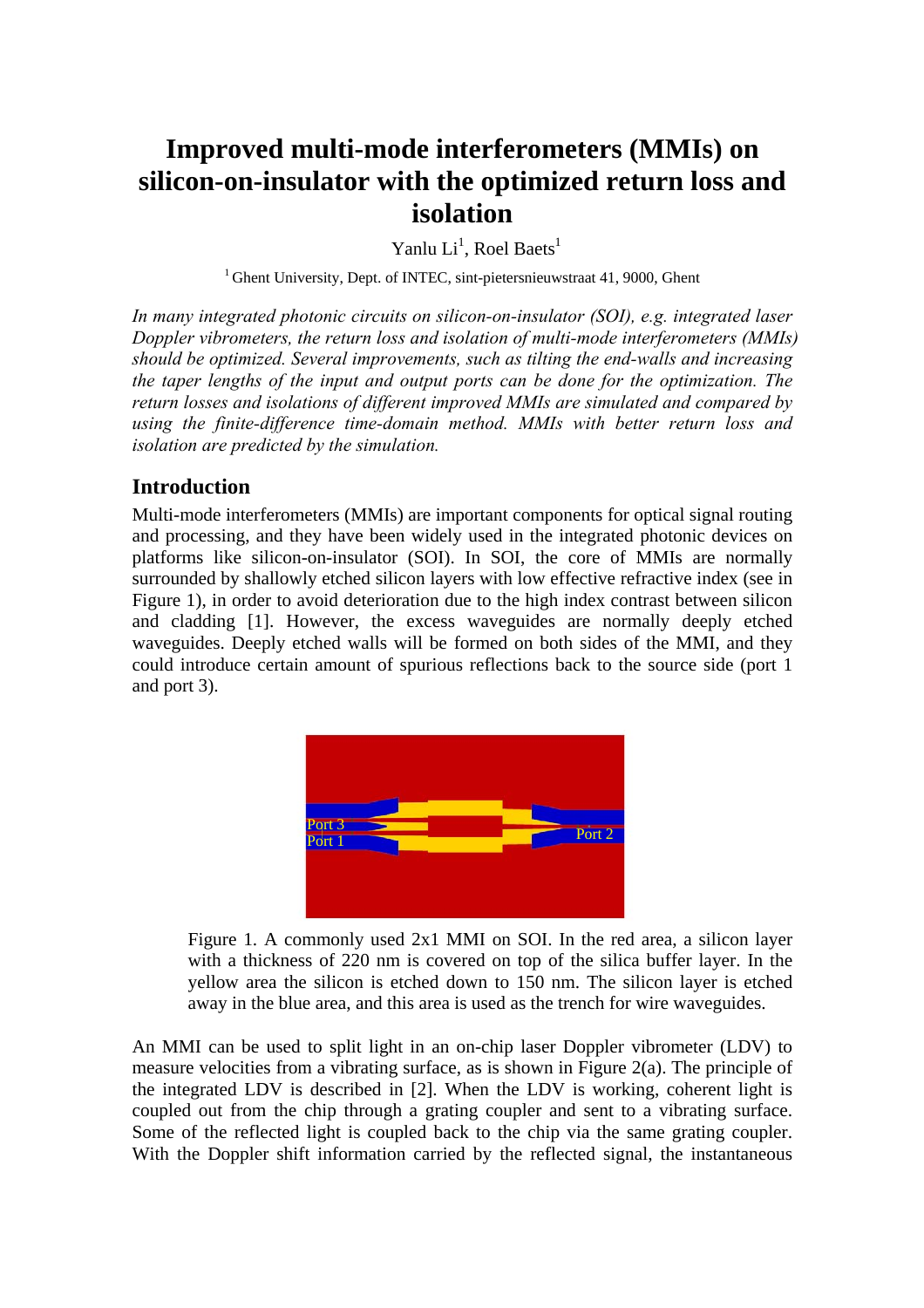vibration velocity of the target can be retrieved and sent to the user. However, the reflection back to the chip is 20 dB lower than the light sent out. According to simulation results, the isolation between port 1 and port 3 (see Figure 1) of the MMI should be larger than 40 dB so as to make sure that the average error (deviation between original and measured velocity values) of the he LDV output is less than 5%.



Figure 2. Schematic show of an on-chip LDV with an MMI as the splitter.

To reduce the increase the isolation and reduce reflection, one possible way is to tilt the walls at each end of the MMI [3]. Reflections are reflected away from the MMI and thus less reflection is sent back to the ports from the source side. In this paper, we report the simulation of reflections and isolations of the different type of MMI devices on SOI using the finite-difference time-domain (FDTD) method, and discuss the improvement by the tilted end walls in reflection and the isolation.

## **Simulation method**

Simulations were performed with the finite-difference time-domain (FDTD) method, using a freely available software package [4,5]. The MMI structure is loaded from a python script. The source is put on the lower left input waveguide (port 1), with the field profile set as the fundamental TE mode of the input waveguide. A pulse of with a center frequency of 1550 nm is generated and sent to the MMI from the source. By detecting energy flux, transmissions from port 1 to the other ports are calculated. The isolation value is related to the transmission between port 1 and port 3. A design (shown in Figure 3(a)) with the reflection totally suppressed is also simulated, and it is used to retrieve the reflection and isolation of a normal MMI.



 Figure 3. (a) A reference design with suppressed reflections. (b) A design with the deeply etched walls titled angle *θ*.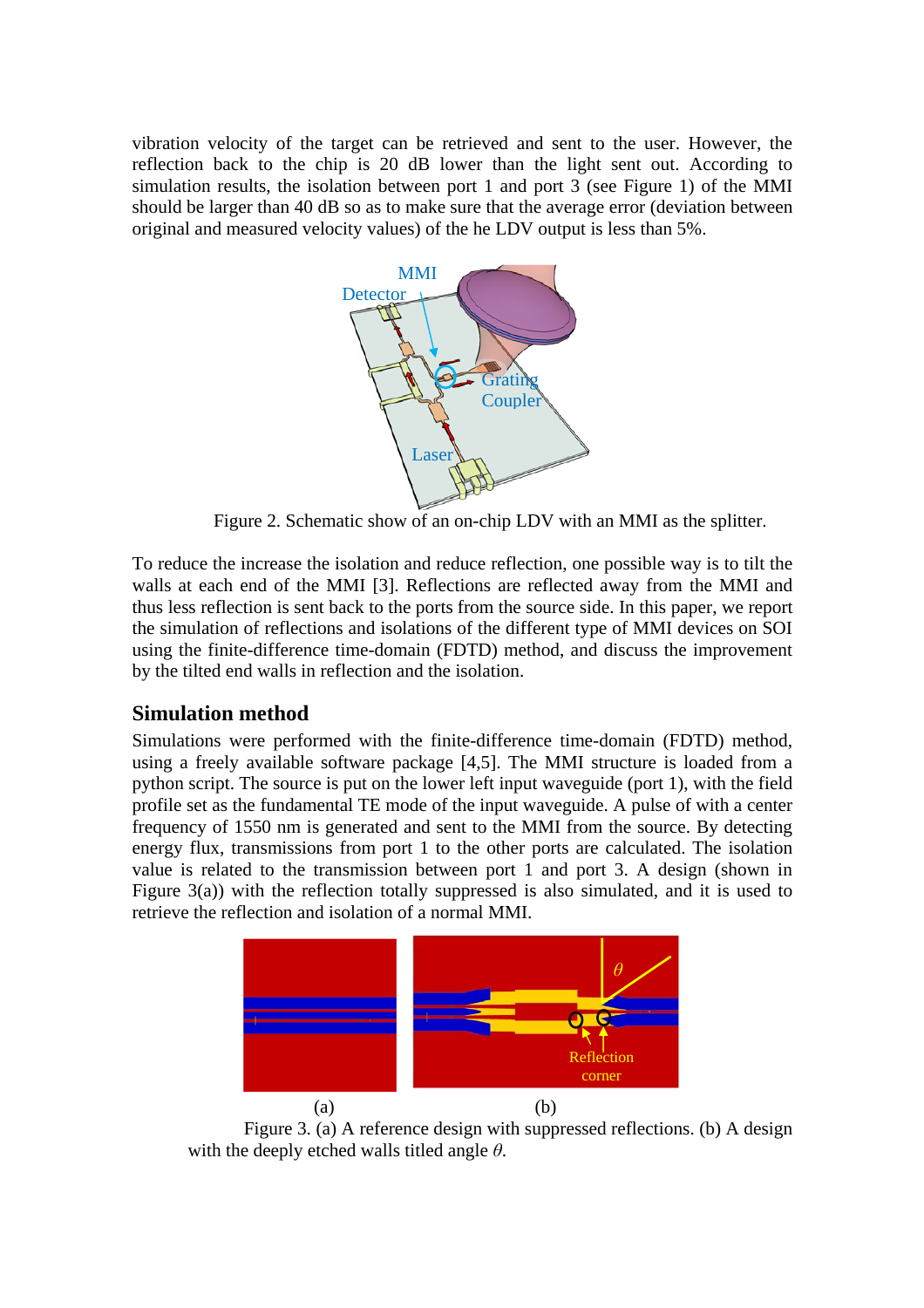#### **Results and Discussions**

The simulation results shown in Figure 4 are the reflection and isolation of MMIs with different tilting angles of the deeply etched walls. It is seen from Figure 4(a) that the isolation is increase by more than  $5$  dB when you increase the angle to  $60^\circ$ . This is because more light is reflected to the other directions rather than back to the source side. However, increasing the angle even further won't help more for the isolation. Light reflections are also decreased as the increase of the angle, as is seen from Figure 4(b). It can be found that the relative reflected flux could be less than zero. It might be due to the problem introduced by the source, which is not transparent to the reflection. One can also tilt the end walls of the MMI core (with 220 nm silicon layer), but the corresponding improvements of isolation is not very large.



Figure 4. Isolation and relative reflection of MMIs with different tilting angles of the deeply etched walls.

Since strong reflections can occur at the deeply etched wall corners and the corner of the MMI core (see in Figure 3(b)). MMIs with their deeply etched corner titled by  $60^{\circ}$ and moved 8 µm away from the MMI core (using a longer taper) are also simulated and shown in Figure 5. The red curve stands for the MMI with its core walls also tilted outward by 20°. It is shown that only moving the deeply etched corners (blue curve in Figure 5) didn't improve the isolation and reflection. However, with tilted walls of the MMI core, the isolation is increased to 40 dB. That's because the reflections from the deeply etched walls does not dominate in the case. The retroreflection effect in corner of the MMI core dominates instead. Tilting the end wall of the MMI core helps reducing the retroreflections from the corner and thus improves the isolation.

Tilting of the deeply etched walls on 2x2 MMIs also improves the isolation. However, since the reflection and isolation problems of 2x2 MMIs are already better than those of 2x1 MMI, the improvements are not very huge.